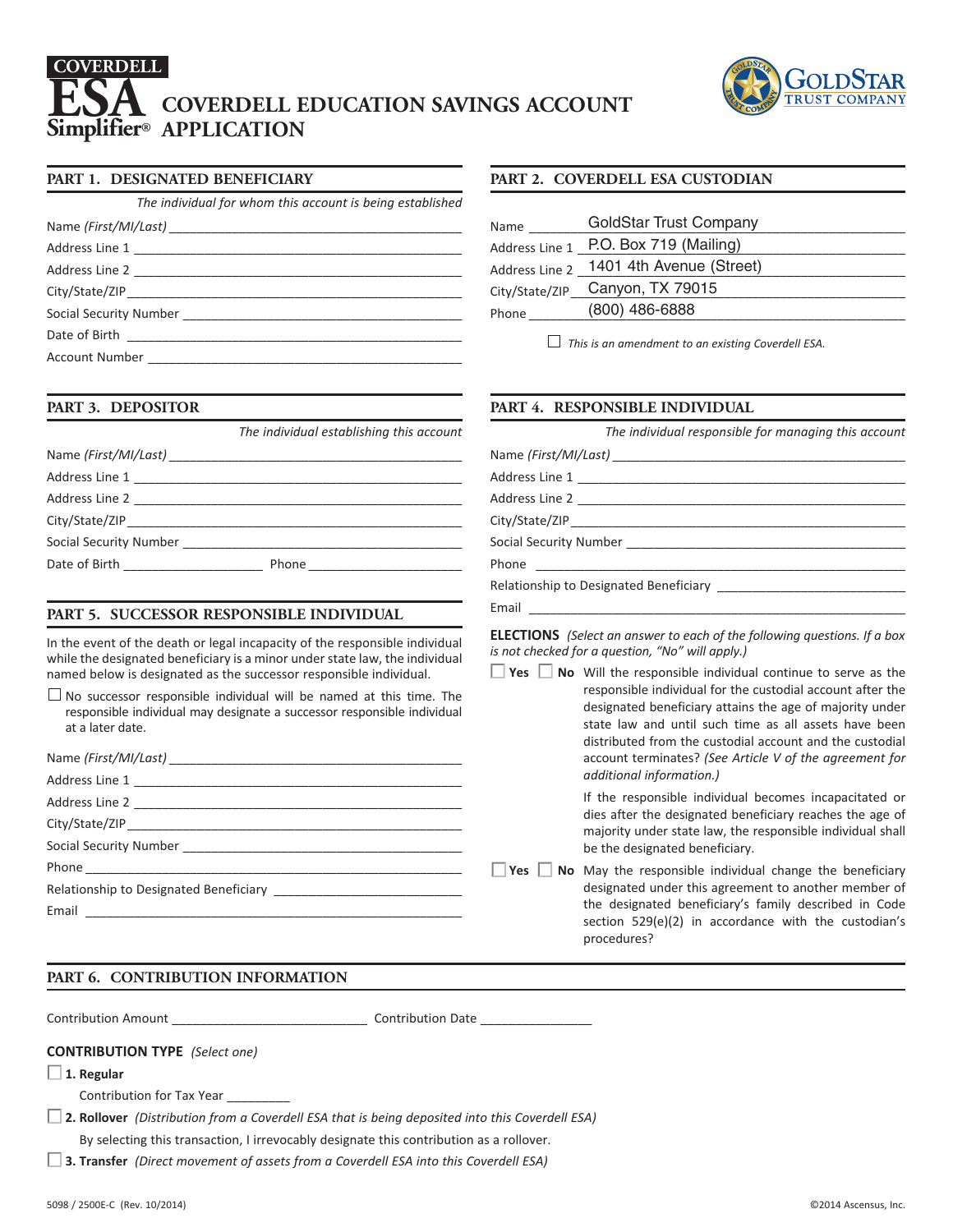#### **PART 7. DEATH BENEFICIARY DESIGNATION**

Upon the designated beneficiary's death, the assets in this account will be paid to the death beneficiaries named below. The interest of any death beneficiary that predeceases the designated beneficiary terminates completely. If all primary death beneficiaries predecease the designated beneficiary, the balance in the account will be payable to the contingent death beneficiaries. If no death beneficiaries are named, the designated beneficiary's estate will be the death beneficiary.

 $\Box$  No death beneficiaries are designated at this time. The responsible individual may designate death beneficiaries at a later date.

#### **PRIMARY DEATH BENEFICIARY**

#### **CONTINGENT DEATH BENEFICIARY**

| Name                                                                                                                                   |                           |                                                    |                    |
|----------------------------------------------------------------------------------------------------------------------------------------|---------------------------|----------------------------------------------------|--------------------|
| Address                                                                                                                                |                           | Address                                            |                    |
|                                                                                                                                        |                           |                                                    |                    |
| Date of Birth<br><u> 1980 - Jan Berlin, mars eta bainar eta bainar eta baina eta baina eta baina eta baina eta baina eta baina eta</u> |                           |                                                    |                    |
|                                                                                                                                        |                           | Relationship to Designated Beneficiary             |                    |
| Tax ID (SSN/TIN) _____________________                                                                                                 | <b>Percent Designated</b> | Tax ID (SSN/TIN)                                   | Percent Designated |
| (The total percentage designated must equal 100%.)                                                                                     |                           | (The total percentage designated must equal 100%.) |                    |

*Check here if additional death beneficiaries are listed on an attached addendum.* Total number of addendums attached to this Coverdell ESA \_\_\_\_\_\_\_\_\_

#### **PART 8. SIGNATURES**

#### *Important: Please read before signing.*

The depositor and responsible individual have received a copy of the Coverdell ESA Application, the 5305‐EA Coverdell ESA Custodial Account Agreement, and the Disclosure Statement. The depositor and responsible individual understand that the terms and conditions that apply to this Coverdell ESA are contained in this Application and the Coverdell ESA Custodial Account Agreement, and agree to be bound by those terms and conditions.

The depositor assumes responsibility for determining that he or she is eligible to make this contribution and that the contribution is within the limits set forth by the tax laws.

The responsible individual assumes responsibility for

- ensuring that all future contributions are within the limits set forth by the tax laws,
- certifying that he or she is qualified to assume the responsibilities of the responsible individual as set forth in the Coverdell ESA Custodial Account Agreement, and
- managing and administering the Coverdell ESA and authorizing transactions involving contributions (including rollover contributions) and distributions.

I expressly certify that I take complete responsibility for the type of investment instrument(s) I choose to fund my IRA, and that the Custodian is released of any liability regarding the performance of any investment choice I make.

| Signature of Coverdell ESA Depositor              | Date (mm/dd/yyyy) | Signature of Witness   | Date (mm/dd/yyyy) |
|---------------------------------------------------|-------------------|------------------------|-------------------|
|                                                   |                   |                        |                   |
| Signature of Coverdell ESA Responsible Individual | Date (mm/dd/yyyy) | Signature of Custodian | Date (mm/dd/yyyy) |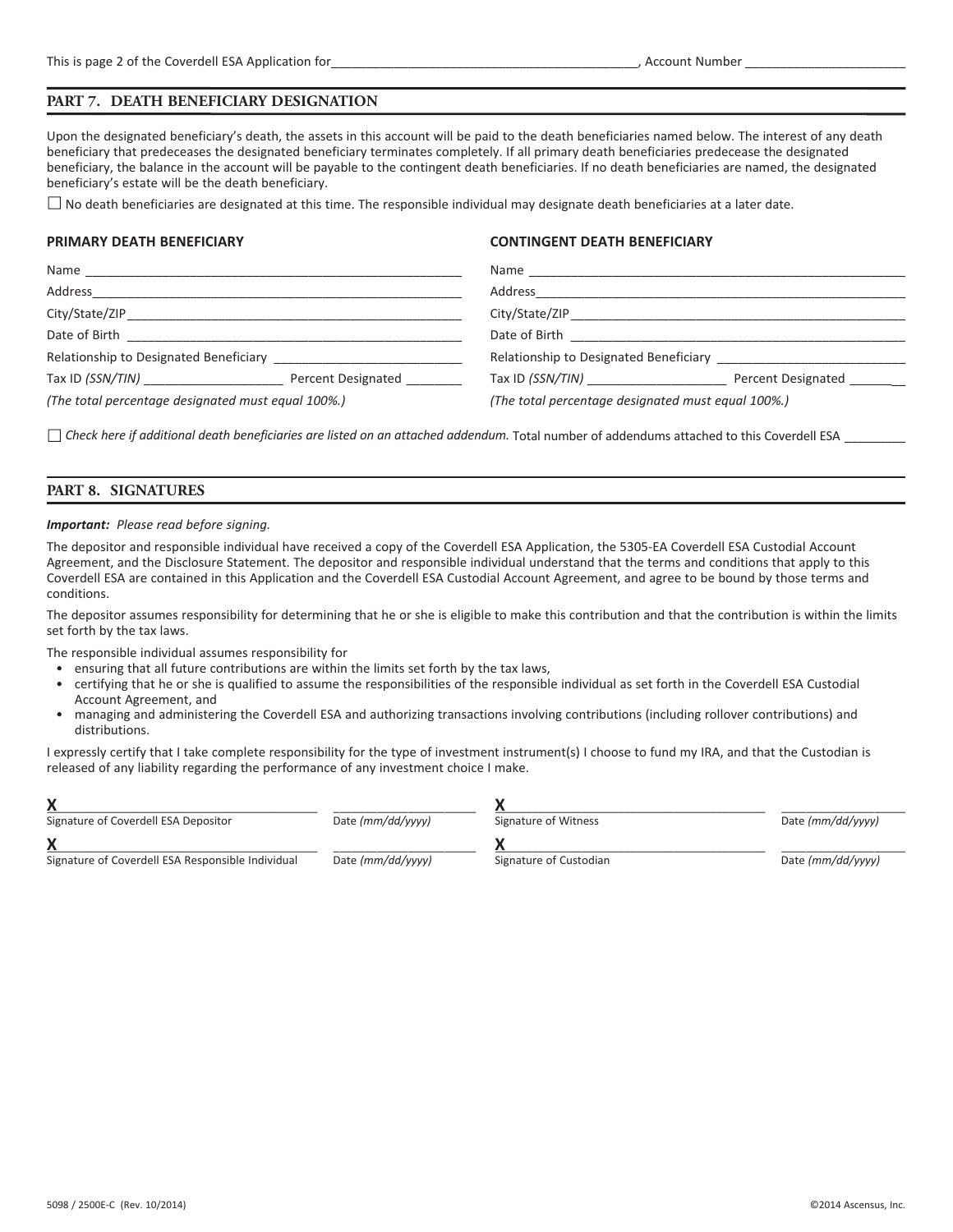

# **The following information is needed for the Responsible Individual (Part 4 on the Coverdell ESA Simplifier).**

# **IMPORTANT CUSTOMER IDENTIFICATION REQUIREMENTS**

This form can be used INSTEAD OF submitting a legible photocopy of a driver's license, state-issued photo ID, passport or notarized document.

# **USA PATRIOT Act Notice**

In order to comply with the USA PATRIOT Act, we must be able to identify our customer. All new accounts must provide us with either the driver's license information; a photocopy of an unexpired, photo-bearing, governmentissued identification, such as a passport, military, veteran or similar ID; or a notarized document.

| IF YOU DO NOT HAVE A VALID STATE-ISSUED DRIVER'S LICENSE, YOU MUST PROVIDE A LEG-<br><b>IBLE PHOTOCOPY OF A VALID GOVERNMENT-ISSUED PHOTO ID OR A NOTARIZED DOCUMENT.</b> |                |                                                   |
|---------------------------------------------------------------------------------------------------------------------------------------------------------------------------|----------------|---------------------------------------------------|
| Email to: NewBusiness@goldstartrust.com<br>Fax to: (806) 655-2490<br>Mail to: P.O. Box 719<br>Canyon, TX 79015                                                            | or<br>or<br>or | Overnight to: 1401 4th Avenue<br>Canyon, TX 79015 |

**Questions?** Call: **800-486-6888** or Email: **Info@goldstartrust.com**

*THANK YOU!*

**www.goldstartrust.com**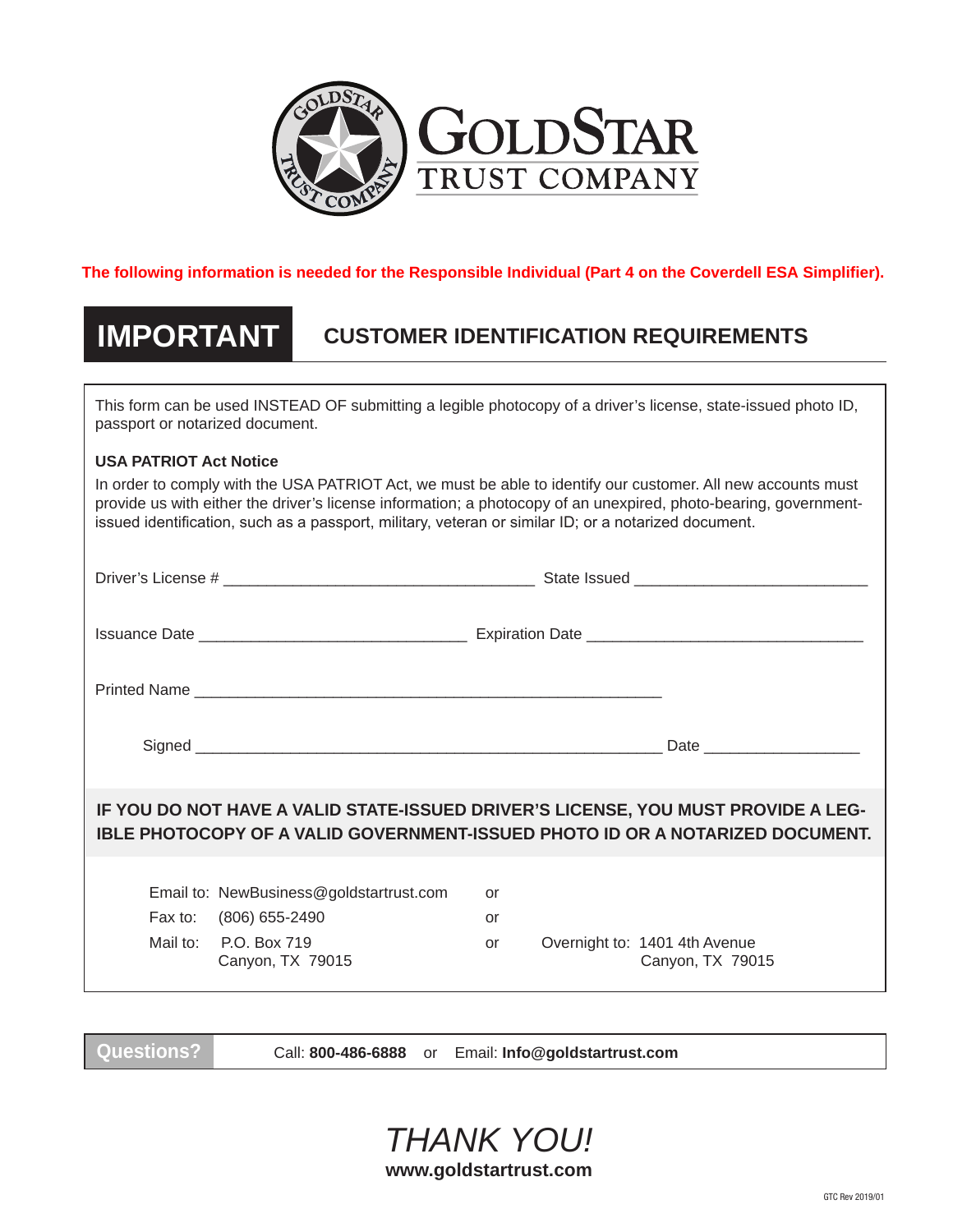

# **FEE SCHEDULE**

**for Self-Directed Traditional, Roth, SEP or SIMPLE IRAs and ESAs**

P. O. Box 719 Canyon, TX 79015 (800) 486-6888 Fax (806) 655-2490 forms@goldstartrust.com

# **PART 1. ACCOUNT FEES BY ASSET TYPE**

Annual Maintenance, Asset Holding and Depository Storage Fees are due when the account is established and billed annually thereafter on the account opening anniversary date. Annual Fees are not prorated. Accounts holding multiple asset types: only one Maintenance Fee will be charged based on the asset type with the greater fee.

| ASSETS*                                                                                                                                                                                                                                                              |                                                                        |                                                                                                                                                                                                                                                                                                                                |                                                                          |
|----------------------------------------------------------------------------------------------------------------------------------------------------------------------------------------------------------------------------------------------------------------------|------------------------------------------------------------------------|--------------------------------------------------------------------------------------------------------------------------------------------------------------------------------------------------------------------------------------------------------------------------------------------------------------------------------|--------------------------------------------------------------------------|
| <b>Establishment Fee</b><br>Annual Maintenance Fee<br>Additional Fees charged when applicable:                                                                                                                                                                       | \$50<br>\$75                                                           |                                                                                                                                                                                                                                                                                                                                |                                                                          |
| <b>Transaction Fees for Security Trades</b>                                                                                                                                                                                                                          | $$25$ ea + brokerage fees                                              | Applies to stock trades through GoldStar's omnibus account.                                                                                                                                                                                                                                                                    |                                                                          |
| <b>REAL ESTATE**</b>                                                                                                                                                                                                                                                 |                                                                        |                                                                                                                                                                                                                                                                                                                                |                                                                          |
| <b>Establishment Fee</b><br>Annual Maintenance Fee<br>Purchase or Sale Fee<br>Legal/Professional Fees<br>Same Day Rush Service                                                                                                                                       | \$50<br>\$150<br>\$100<br>\$150 minimum per hour<br>\$75               | Per transaction<br>Professional service fees incurred by GoldStar for outside professional service.<br>Must be received by 12pm CST (This service is not a guarantee that funding<br>will be submitted if the paperwork is incomplete or changes are required.)                                                                |                                                                          |
| <b>PRECIOUS METALS</b>                                                                                                                                                                                                                                               |                                                                        |                                                                                                                                                                                                                                                                                                                                |                                                                          |
| <b>Establishment Fee</b><br>Annual Maintenance Fee<br>Annual Commingled Depository Storage Fee<br>Annual Segregated Depository Storage Fee<br>Buy, Sell or Exchange                                                                                                  | \$50<br>\$75 min./\$275 max.<br>\$100 min./NO max.<br>Varies<br>NO FEE | \$1 per \$1000 of market value (10 basis points). Flat first year fee of \$75.00.<br>\$1 per \$1000 of precious metals value (10 basis points). Flat first year fee of \$100.<br>Fees vary by depository.<br>Shipping fees may apply on liquidations and in-kind distributions.<br>** Updated fees effective 3.1.2022**        |                                                                          |
| <b>PERTH MINT CERTIFICATES</b>                                                                                                                                                                                                                                       |                                                                        |                                                                                                                                                                                                                                                                                                                                |                                                                          |
| <b>Establishment Fees</b><br>Annual Maintenance Fee<br>Annual Asset Holding Fee<br>Partial Liquidation/Re-registration Fee                                                                                                                                           | \$50<br>\$75<br>\$150<br>\$50                                          |                                                                                                                                                                                                                                                                                                                                |                                                                          |
| <b>CHURCH BONDS/CHURCH LOAN AND EXTENSION FUNDS</b>                                                                                                                                                                                                                  |                                                                        |                                                                                                                                                                                                                                                                                                                                |                                                                          |
| Annual Maintenance Fee<br>Partial Transfer or Distribution In-Kind Fee<br>Bond Re-registration Fee: GoldStar Bond<br>Bond Re-registration Fee: Other Bonds                                                                                                           | \$55<br>\$50<br>\$10 each<br>Varies                                    | Church Bonds/Loan and Extension Fund investments only<br>Subject to other Trustee's Re-registration Fees                                                                                                                                                                                                                       |                                                                          |
| <b>PART 2. SERVICE FEES</b>                                                                                                                                                                                                                                          |                                                                        |                                                                                                                                                                                                                                                                                                                                |                                                                          |
| One Time ACH or Check Distribution Fee<br><b>Recurring ACH Distribution Fee</b><br><b>Recurring Check Distribution Fee</b><br>Wire Fee<br>Overnight Fee<br>Cashier's Check Fee<br>Partial transfer of Assets/Distribution In-Kind Fee<br><b>Full Termination Fee</b> | \$15<br>No Fee<br>\$5<br>\$50<br>\$50<br>\$50<br>\$50<br>\$150         | Roth Conversion/Re-Characterization Fee (Establishment fee may apply)<br><b>Excess Contribution Removal Fee</b><br>Late Fee (Applies to any fees not paid within 30 days of due date)<br>Annual Paper Statement Fee<br><b>Statement Reprint Fee</b><br><b>Research Assistance Fee</b><br>Insufficient Funds/Returned Check Fee | \$75<br>\$50<br>\$50 per occurrence<br>\$25<br>\$10<br>\$50/hour<br>\$50 |

\*\*\* Includes any number or combination of Fixed-Rate Investments, Bank Certificates of Deposit, Cash, Money Market Funds, Mutual Funds, Publicly Traded Securities in U.S. Exchanges, Privately Offered Stock, Brokerage Accounts, REITs, Limited Liability Companies, Limited Partnerships, Secondary Market Annuities, Crowdfunding Investments, Structured Cash Flows, Hedge Funds, and Promissory Notes.

\*\* Does not include LLC or LP investments; please see www.goldstartrust.com/self-directed-IRAs/real-estate-IRAs/ for a legal definition of real estate.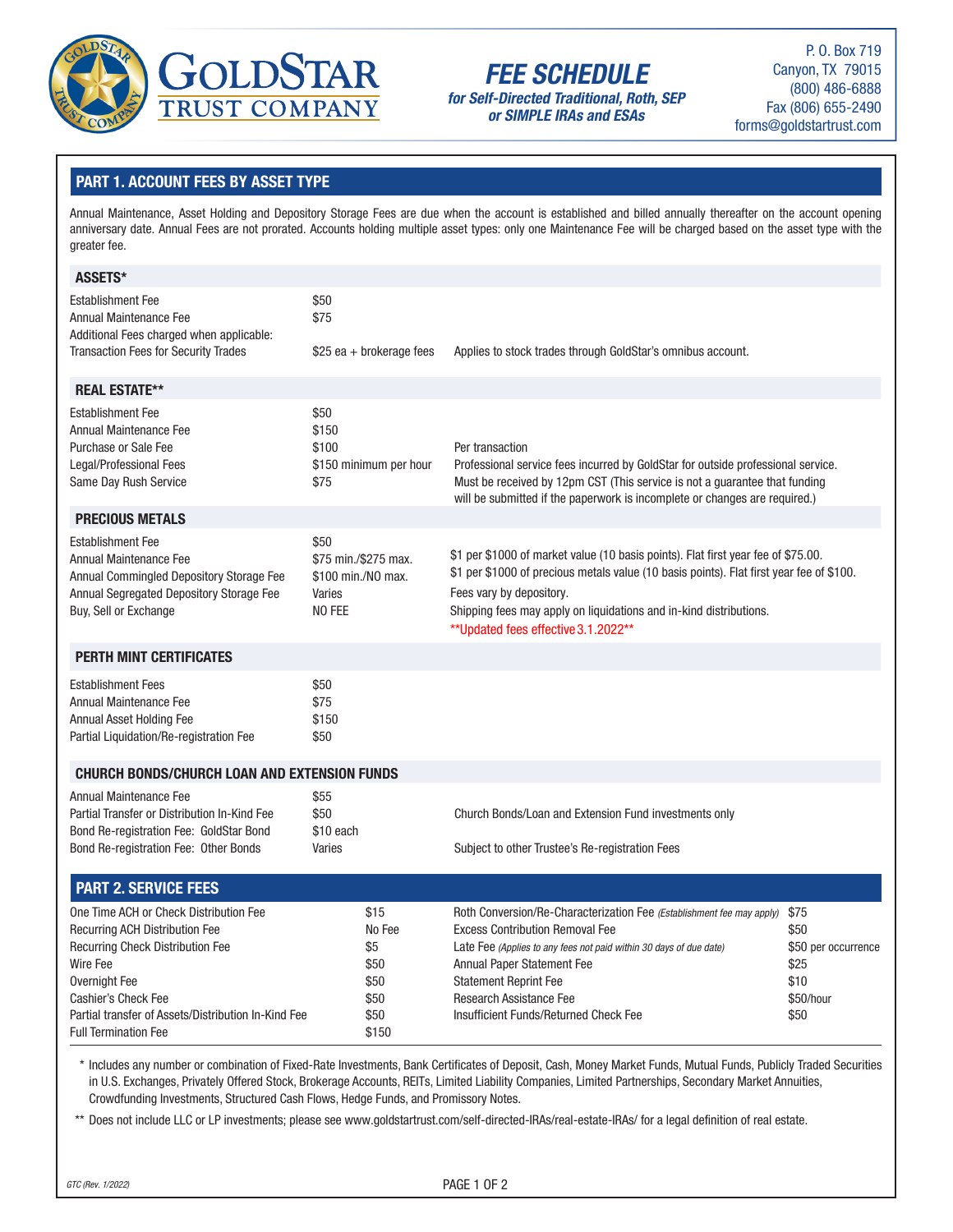

# **FEE SCHEDULE for Self-Directed Traditional, Roth, SEP**

**or SIMPLE IRAs and ESAs**

P. O. Box 719 Canyon, TX 79015 (800) 486-6888 Fax (806) 655-2490 forms@goldstartrust.com

# **PART 3. ACKNOWLEDGMENTS**

Cash Management: Pursuant to Section 8.06 of your Traditional IRA or SIMPLE IRA account agreement, Section 9.06 of your Roth IRA account agreement, or Section 10.05 of your Coverdell ESA account agreement (as the case may be), you authorize and direct GoldStar Trust Company ("GoldStar") to deposit any uninvested cash held in your IRA/ ESA into an omnibus demand deposit account maintained by Happy State Bank, an affiliate of GoldStar (the "Deposit Account"). On a daily basis, any cash in your IRA/ESA, for which GoldStar has not received an investment or other direction as to its disposition, will be deposited into the Deposit Account. Such uninvested cash will remain in the Deposit Account until you direct GoldStar as to the investment or other disposition of such uninvested cash, and such direction is implemented. The Deposit Account is insured by the Federal Deposit Insurance Corporation ("FDIC"), up to the maximum amount per depositor, which is currently \$250,000. Information on FDIC insurance coverage is available at www.fdic.gov. Your IRA/ESA will earn a reasonable rate of interest on uninvested cash deposited in the Deposit Account. GoldStar will credit to your IRA/ESA, on a monthly basis, interest on your IRA/ESA's deposit in the Deposit Account based on the rate paid on similar accounts by one or more financial institutions selected by GoldStar and are subject to change in accordance with market conditions at the sole discretion of GoldStar. No interest will be credited to your IRA/ESA in the month you close your IRA/ESA. GoldStar will perform all sub-accounting, record keeping, and interest posting functions with respect to your IRA/ESA's deposit of uninvested cash in the Deposit Account. The difference, if any, between the amount Happy State Bank pays on the Deposit Account and the amount credited to your IRA/ESA will be considered GoldStar's compensation for performing such services.

RIGHT TO MAKE ADJUSTMENTS TO THIS FEE SCHEDULE: GoldStar Trust Company reserves the right to make any adjustments in its fees for custodial or agency services when such adjustments are warranted by changes in governing laws, regulations, operating technology or economic conditions. This schedule may be modified only upon revision by GoldStar of its published schedule of IRA fees. Such fees shall become effective on the 30th day after mailing the notice of such revision to the participant at the address shown on the records of GoldStar.

Examples of Investments NOT permitted in the Self Directed IRA or ESA: Collectibles, Life Settlements, Viaticals, Single Member LLC and Foreign Real Estate.

# **PART 4. IRA CUSTOMER IDENTIFICATION REQUIREMENTS**

Section 326 of the Uniting and Strengthening America by Providing Appropriate Tools Required to Intercept and Obstruct Terrorism Act (USA PATRIOT Act) authorizes and requires the Department of the Treasury to add to its rules for banks to establish Customer Identification Programs. Previously, trust companies were not treated as banks and trust relationships were not treated as "accounts." However, GoldStar and GoldStar IRA account establishment process are now subject to these requirements.

# **NOTICE**

Federal law requires all financial institutions to obtain, verify, and record information that identifies each person who opens an account.

When you open an account, we will ask for your name, residence address, social security number, date of birth, and other information that will allow us to identify you. We may also ask for copies of your passport, drivers license, or other identifying documents.

We are required to compare your identity to lists or persons and organizations maintained by any federal agency designated by the Department of the Treasury. If your name appears on any of these lists, we must refuse to open your account, close your account if it is already open, notify federal authorities, and follow all federal directives. If you attempt to falsify or conceal your identity, we may be required to file a Suspicious Activity Report.

We may also use independent sources to verify identifying information. Federal law requires us to retain the identification information for a certain period of time (currently five years after closing your account), and may require that we provide this information to federal authorities without notice to you.

This notice is in addition to our Privacy Disclosure and may describe potential disclosures of non-public personal information that were not known to us at the time that the Privacy Disclosure was prepared.

#### **IDENTIFYING DOCUMENTS REQUESTED**

The easiest means for GoldStar to comply is to receive documents with your application, such as:

- Completion of the Customer Identification Requirements section of the IRA Application
- Any document with your notarized signature
- A notarized copy of your passport or drivers license or other state-issued photo ID that is not expired
- An ordinary copy of your unexpired photo ID, if GoldStar is able to complete other procedures.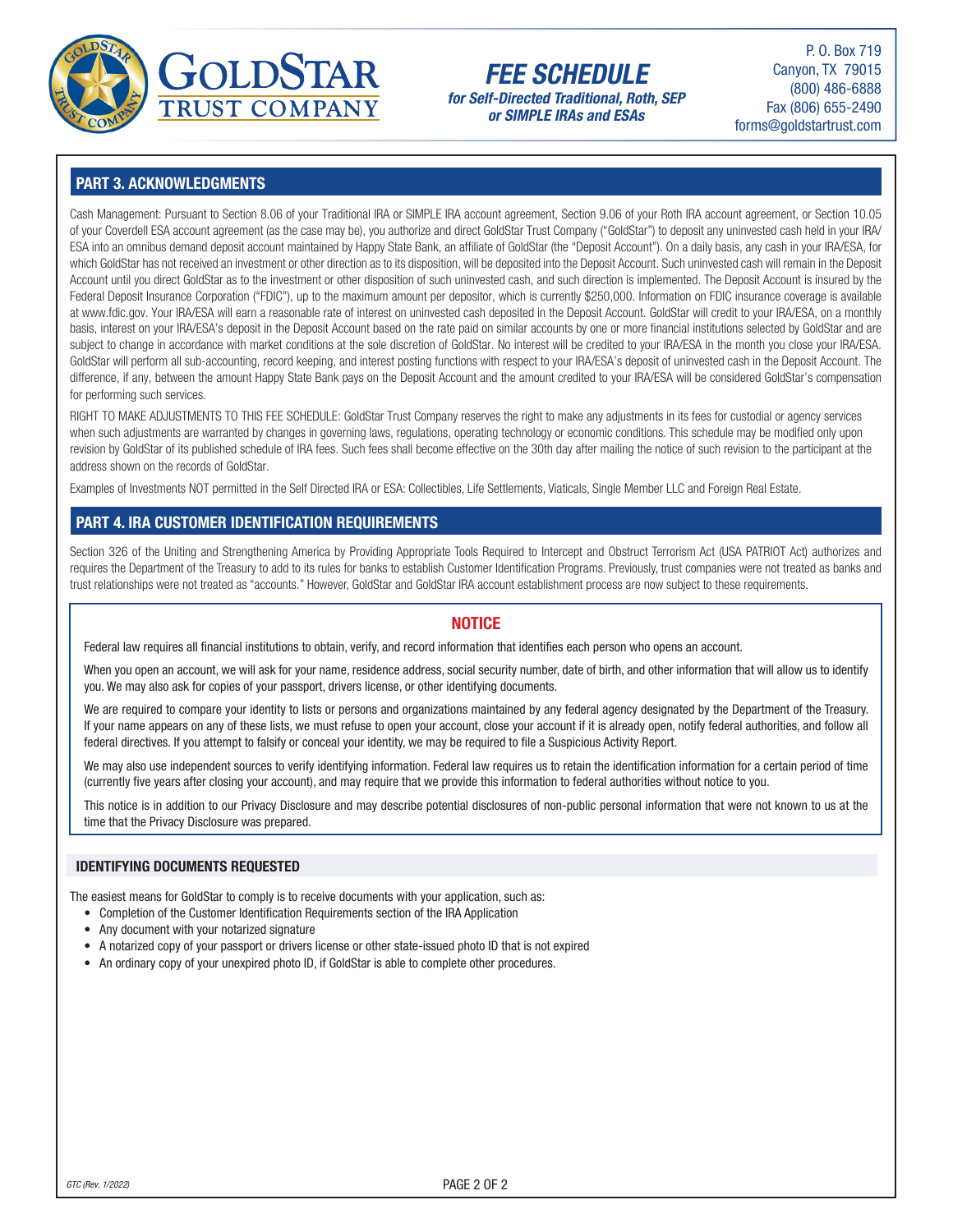# **COVERDELL ESA CUSTODIAL ACCOUNT AGREEMENT**

Form 5305‐EA under section 530 of the Internal Revenue Code. FORM (Rev. October 2010)

The depositor whose name appears on the application is establishing a Coverdell Education Savings Account under section 530 for the benefit of the designated beneficiary whose name appears on the application exclusively to pay for the qualified elementary, secondary, and higher education expenses, within the meaning of section 530(b)(2), of such designated beneficiary.

The depositor has assigned the custodial account the sum indicated on the application.

The depositor and the custodian make the following agreement:

#### **ARTICLE I**

The custodian may accept additional cash contributions provided the designated beneficiary has not attained the age of 18 as of the date such contributions are made. Contributions by an individual contributor may be made for the tax year of the designated beneficiary by the due date of the beneficiary's tax return for that year (excluding extensions). Total contributions that are not rollover contributions described in section 530(d)(5) are limited to \$2,000 for the tax year. In the case of an individual contributor, the \$2,000 limitation for any year is phased out between modified adjusted gross income (AGI) of \$95,000 and \$110,000. For married individuals filing jointly, the phase‐out occurs between modified AGI of \$190,000 and \$220,000. Modified AGI is defined in section 530(c)(2).

#### **ARTICLE II**

No part of the custodial account funds may be invested in life insurance contracts, nor may the assets of the custodial account be commingled with other property except in a common trust fund or a common investment fund (within the meaning of section 530(b)(1)(D)).

#### **ARTICLE III**

- 1. Any balance to the credit of the designated beneficiary on the date on which he or she attains age 30 shall be distributed to him or her within 30 days of such date.
- 2. Any balance to the credit of the designated beneficiary shall be distributed within 30 days of his or her death **unless** the designated death beneficiary is a family member of the designated beneficiary and is under the age of 30 on the date of death. In such case, that family member shall become the designated beneficiary as of the date of death.

#### **ARTICLE IV**

The depositor shall have the power to direct the custodian regarding the investment of the amount listed on the application assigned to the custodial account (including earnings thereon) in the investment choices offered by the custodian. The responsible individual, however, shall have the power to redirect the custodian regarding the investment of such amounts, as well as the power to direct the custodian regarding the investment of all additional contributions (including earnings thereon) to the custodial account. In the event that the responsible individual does not direct the custodian regarding the investment of additional contributions (including earnings thereon), the initial investment direction of the depositor also will govern all additional contributions made to the custodial account until such time as the responsible individual otherwise directs the custodian. Unless otherwise provided in this agreement, the responsible individual also shall have the power to direct the custodian regarding the administration, management, and distribution of the account.

#### **ARTICLE V**

The "responsible individual" named by the depositor shall be a parent or guardian of the designated beneficiary. The custodial account shall have only one responsible individual at any time. If the responsible individual becomes incapacitated or dies while the designated beneficiary is a minor under state law, the successor responsible individual shall be the person named to succeed in that capacity by the preceding responsible individual in a witnessed writing or, if no successor is so named, the successor responsible individual shall be the designated beneficiary's other parent or successor guardian. Unless otherwise directed by checking the option on the application, at the time that the designated beneficiary attains the age of majority under state law, the designated beneficiary becomes the responsible individual. If a family member under the age of majority under state law becomes the designated beneficiary by reason of being a named death beneficiary, the responsible individual shall be such designated beneficiary's parent or guardian.

## **ARTICLE VI**

*(See the application and section 10.06 of this agreement for information regarding the responsible individual's ability to change the designated beneficiary named by the depositor.)*

#### **ARTICLE VII**

- 1. The depositor agrees to provide the custodian with all information necessary to prepare any reports required by section 530(h).
- 2. The custodian agrees to submit to the Internal Revenue Service (IRS) and responsible individual the reports prescribed by the IRS.

#### **ARTICLE VIII**

Notwithstanding any other articles which may be added or incorporated, the provisions of Articles I through III will be controlling. Any additional articles inconsistent with section 530 and the related regulations will be invalid.

### **ARTICLE IX**

This agreement will be amended as necessary to comply with the provisions of the Code and the related regulations. Other amendments may be made with the consent of the depositor and custodian whose signatures appear on the application.

#### **ARTICLE X**

- 10.01 **Notices and Change of Address –** Any required notice regarding this Coverdell ESA will be considered effective when the custodian sends it to the intended recipient at the last address that the custodian has in its records. Any notice to be given to the custodian will be considered effective when the custodian actually receives it. The responsible individual must notify the custodian of any change of address.
- 10.02 **Representations and Responsibilities –** The depositor and the responsible individual represent and warrant to the custodian that any information the depositor and responsible individual have given or will give the custodian with respect to this agreement is complete and accurate. Further, the depositor and the responsible individual agree that any directions they give the custodian, or action they take will be proper under this agreement, and that the custodian is entitled to rely upon any such information or directions. If the custodian fails to receive directions regarding any transaction, receives ambiguous directions regarding any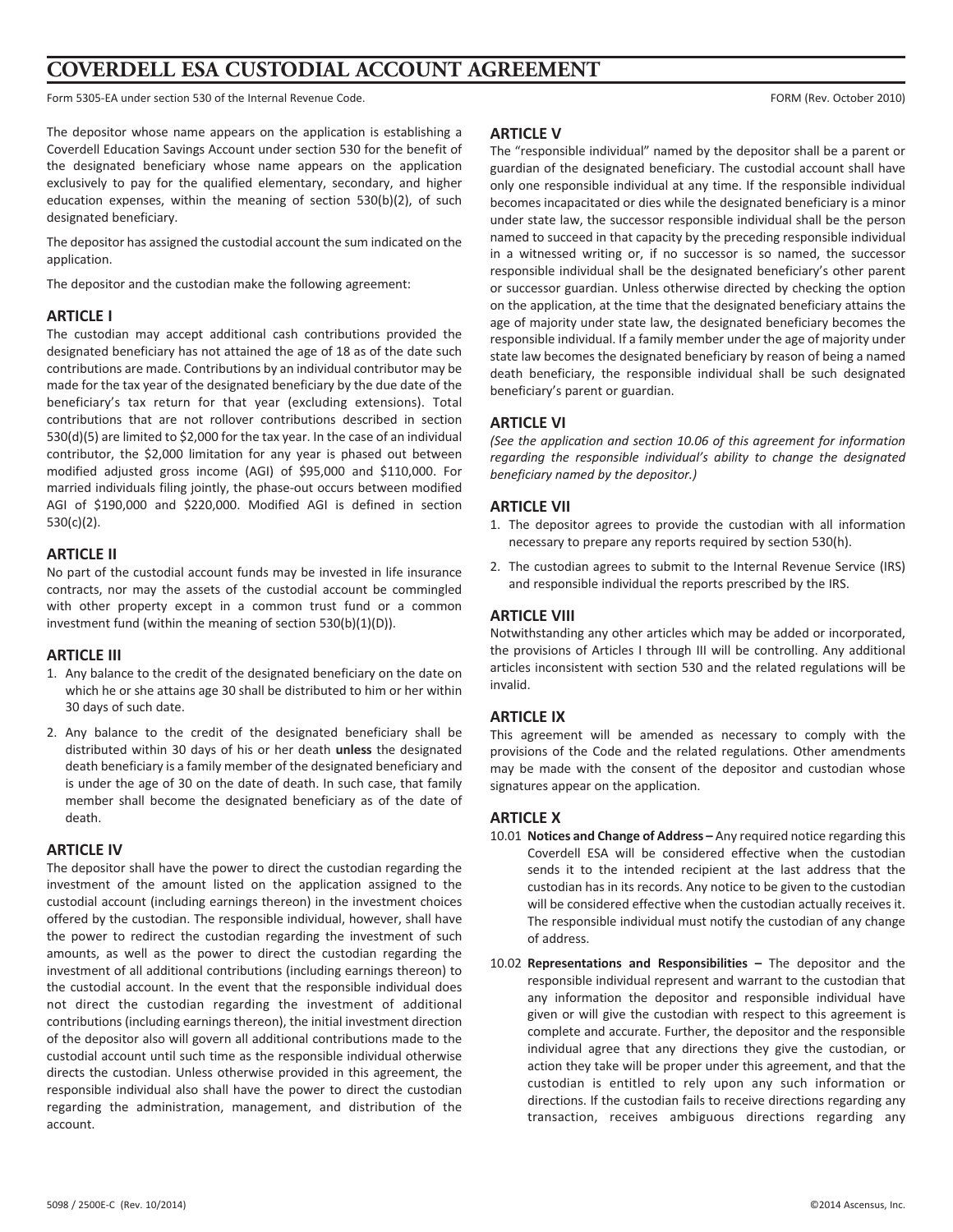transaction, or if the custodian, in good faith, believes that any transaction requested is in dispute, the custodian reserves the right to take no action until further clarification acceptable to the custodian is received from the responsible individual or the appropriate government or judicial authority. The custodian will not be liable for acting upon any instructions given by the responsible individual named on the application prior to the time the custodian receives appropriate written notice that the designated beneficiary has met the requirements for assuming control of the Coverdell ESA, or that a new responsible individual has been appointed. The custodian will not be responsible for losses of any kind that may result from the depositor's and responsible individual's directions to it or the depositor's and responsible individual's actions, or failures to act. The depositor and responsible individual agree to reimburse the custodian for any loss the custodian may incur as a result of such directions, actions or failures to act. The custodian will not be responsible for any penalties, taxes, judgments, or expenses incurred in connection with this Coverdell ESA. The custodian has no duty to determine whether the contributions or distributions comply with the Code, regulations, rulings, or this agreement.

The responsible individual will have 60 days after receiving any documents, statements, or other information from the custodian to notify the custodian in writing of any errors or inaccuracies reflected in these documents, statements, or other information. If the custodian is not notified within 60 days, the documents, statements, or other information will be deemed correct and accurate, and the custodian will have no further liability or obligation for such documents, statements, other information, or the transactions described therein.

By performing services under this agreement the custodian is acting as the responsible individual's agent. The depositor, responsible individual, and designated beneficiary acknowledge and agree that nothing in this agreement will be construed as conferring fiduciary status upon the custodian. The custodian will not be required to perform any additional services unless specifically agreed to under the terms and conditions of this agreement, or as required under the Code and the regulations promulgated thereunder with respect to Coverdell ESAs. The designated beneficiary, depositor, and responsible individual agree to indemnify and hold the custodian harmless for any and all claims, actions, proceedings, damages, judgments, liabilities, costs, and expenses, including attorney's fees arising from or in connection with this agreement.

Notwithstanding anything in this agreement to the contrary, the custodian may establish a policy permitting someone other than the designated beneficiary's parent or legal guardian to serve as responsible individual, provided the individual is not prohibited by law from serving in that capacity and fulfilling his or her obligations under this agreement.

To the extent written instructions or notices are required under this agreement, the custodian may accept or provide such information in any other form permitted by the Code or applicable regulations including, but not limited to, electronic communication.

10.03 **Disclosure of Account Information –** The custodian may use agents and/or subcontractors to assist in administering this Coverdell ESA. The custodian may release nonpublic personal information regarding this Coverdell ESA to such providers as necessary to provide the products and services made available under this agreement, and to evaluate its business operations and analyze potential product, service, or process improvements.

10.04 **Service Fees –** The custodian has the right to charge an annual service fee or other designated fees (e.g., a transfer, rollover, or termination fee) for maintaining this Coverdell ESA. In addition, the custodian has the right to be reimbursed for all reasonable expenses, including legal expenses, incurred in connection with the administration of this Coverdell ESA. The custodian may charge the depositor or responsible individual separately for any fees or expenses, or may deduct the amount of the fees or expenses from the assets in this Coverdell ESA at the custodian's discretion. The custodian reserves the right to charge any additional fee after giving the responsible individual 30 days' notice. Fees such as subtransfer agent fees or commissions may be paid to the custodian by third parties for assistance in performing certain transactions with respect to this Coverdell ESA.

Any brokerage commissions attributable to the assets in the Coverdell ESA will be charged to the Coverdell ESA. The responsible individual, depositor or designated beneficiary cannot reimburse the Coverdell ESA for those commissions.

- 10.05 **Investment of Amounts in the IRA –** You have exclusive responsibility for and control over the investment of the assets of your IRA. All investment transactions, including the reinvestment of dividends, interest, and proceeds from securities sales, shall be directed by you. Absent or pending such direction, we shall be entitled on a daily basis to sweep all IRA account balances. Such balances shall be invested in short‐term investments, which shall include insured savings accounts, insured savings certificates, federal funds, insured money market accounts, government securities, federal agency securities, and treasury notes, bonds and bills in which book value and interest is guaranteed (including any of the foregoing offered by Happy State Bank) ("Temporary Investments"). We shall have all power and authority necessary to hold, administer, vote and negotiate such Temporary Investment so as to enforce every right and benefit thereunder on your behalf. In making all Temporary Investments, we shall not be limited to investments now or hereinafter designated by statute or decision of a court as "legal investments" for funds held by fiduciaries. You hereby agree that we may, but shall not be required (unless required under applicable law) to inform you by forwarding materials or otherwise communicating with you under the provisions of Article VIII as to any questions, decisions or other matters for which a vote may be requested, necessary or helpful as to any Temporary Investment, and we shall thereafter have no responsibility whatsoever with respect thereto. You agree and acknowledge that unless required by applicable law, we are not responsible for communicating, forwarding, or notifying any party, including you, with respect to any communication or matter which comes to the attention of or is received by us with respect to Trust investments, including Temporary Investments, and that you are responsible for making separate arrangements for receiving such communications.
- 10.06 **Beneficiaries –** Unless indicated otherwise on the application, the responsible individual may not change the designated beneficiary. If the depositor has indicated on the application that the responsible individual may change the beneficiary designated under this agreement and the responsible individual chooses to do so, the responsible individual must designate a member of the family (as defined in IRC Section 529(e)(2)) of the existing designated beneficiary. This designation can only be made on a form prescribed by the custodian.

The depositor or responsible individual may designate one or more persons or entities as death beneficiaries of this Coverdell ESA. This designation can only be made on a form provided by or acceptable to the custodian, and it will only be effective when it is filed with the custodian during the lifetime of the designated beneficiary. Each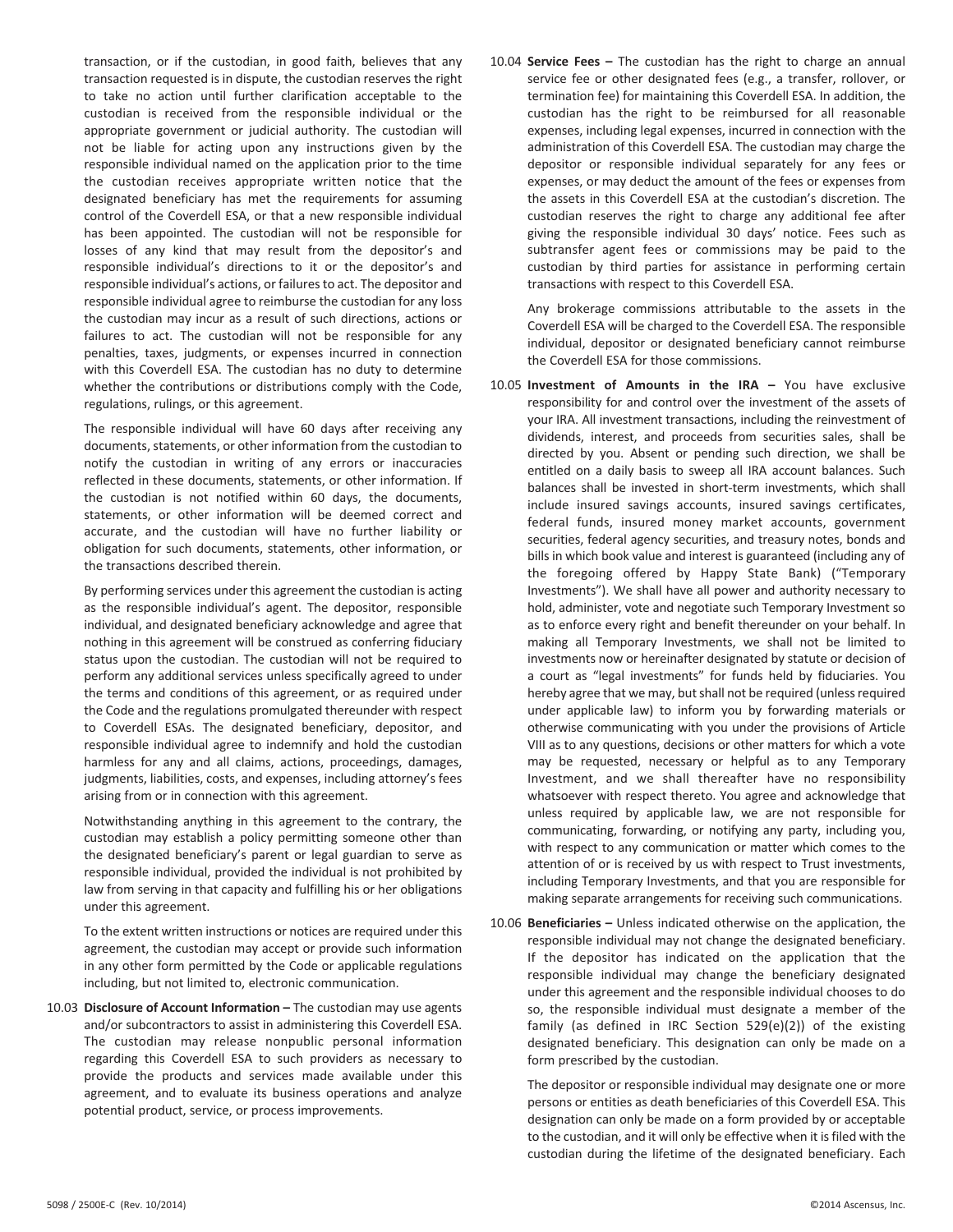beneficiary designation filed with the custodian will cancel all previous designations. The consent of a death beneficiary will not be required in order to revoke a death beneficiary designation. If both primary and contingent death beneficiaries have been named, and no primary death beneficiary survives the designated beneficiary, the contingent death beneficiaries will acquire the designated share of this Coverdell ESA. If a death beneficiary is not designated with respect to this Coverdell ESA, or if all of the primary and contingent death beneficiaries predecease the designated beneficiary, the designated beneficiary's estate will be the death beneficiary.

If the designated beneficiary dies before receiving all of the amounts in this Coverdell ESA, the custodian will have no obligation to pay to the death beneficiaries until such time the custodian is notified of the designated beneficiary's death by receiving a valid death certificate. Any balance remaining in the Coverdell ESA upon the death of the designated beneficiary will be distributed within 30 days of the designated beneficiary's death, unless a qualified family member under age 30 is named as a death beneficiary. If the death beneficiary is a qualified family member under age 30, that individual will become the designated beneficiary as of the original designated beneficiary's date of death. Qualified family members are defined in IRC Section 529(e)(2).

The custodian may, for any reason (e.g., due to limitations of its charter or bylaws), require a qualified family member who becomes the designated beneficiary to take a total distribution of the Coverdell ESA by December 31 of the year following the year of the original designated beneficiary's death.

10.07 **Termination of Agreement, Resignation, or Removal of Custodian –** Either the custodian or the responsible individual may terminate this agreement at any time by giving written notice to the other. The custodian can resign as custodian at any time effective 30 days after sending written notice of its resignation to the responsible individual. Upon receipt of that notice, the responsible individual must make arrangements to transfer the Coverdell ESA to another financial organization. If the responsible individual does not complete a transfer of the Coverdell ESA within 30 days from the date the custodian sends the notice to the responsible individual, the custodian has the right to transfer the Coverdell ESA assets to a successor Coverdell ESA trustee or custodian that the custodian chooses in its sole discretion, or the custodian may pay the Coverdell ESA balance to the designated beneficiary in a single sum. The custodian will not be liable for any actions or failures to act on the part of any successor trustee or custodian, nor for any tax consequences the designated beneficiary may incur that result from the transfer or distribution of the Coverdell ESA assets pursuant to this section.

If this agreement is terminated, the custodian may charge the Coverdell ESA a reasonable amount of money that it believes is necessary to cover any associated costs, including but not limited to one or more of the following.

- Any fees, expenses, or taxes chargeable against the Coverdell ESA
- Any penalties or surrender charges associated with the early withdrawal of any savings instrument or other investment in the Coverdell ESA

If the custodian is a nonbank custodian required to comply with Regulations section 1.408‐2(e) and fails to do so or the custodian is not keeping the records, making the returns or sending the statements as are required by forms or regulations, the IRS may require the custodian to substitute another trustee or custodian.

The custodian may establish a policy requiring distribution of the entire balance of this Coverdell ESA to the designated beneficiary in cash or property if the balance of this Coverdell ESA drops below the minimum balance required under the applicable investment or policy established.

- 10.08 **Successor Custodian –** If the custodian's organization changes its name, reorganizes, merges with another organization (or comes under the control of any federal or state agency), or if the entire organization (or any portion that includes this Coverdell ESA) is bought by another organization, that organization (or agency) will automatically become the trustee or custodian of this Coverdell ESA, but only if it is the type of organization authorized to serve as a Coverdell ESA trustee or custodian.
- 10.09 **Amendments –** The custodian has the right to amend this agreement at any time. Any amendment the custodian makes to comply with the Internal Revenue Code and related regulations does not require the consent of either the responsible individual or the depositor. The responsible individual will be deemed to have consented to any other amendment unless, within 30 days from the date the custodian sends the amendment, the responsible individual notifies the custodian in writing that the responsible individual does not consent.
- 10.10 **Withdrawals or Transfers –** All requests for withdrawal or transfer will be in writing on a form provided by or acceptable to the custodian. The method of distribution must be specified in writing or in any other method acceptable to the custodian. The tax identification number of the designated beneficiary or death beneficiary must be provided to the custodian before the custodian is obligated to make a distribution. Withdrawals will be subject to all applicable tax and other laws and regulations, including but not limited to possible early distribution penalty taxes, surrender charges, and withholding requirements.
- 10.11 **Transfers From Other Plans –** The custodian can receive amounts transferred to the Coverdell ESA from the trustee or custodian of another Coverdell ESA.
- 10.12 **Liquidation of Assets –** The custodian has the right to liquidate assets in the Coverdell ESA if necessary to make distributions or to pay fees, expenses, taxes, penalties, or surrender charges properly chargeable against the Coverdell ESA. If the responsible individual fails to direct the custodian as to which assets to liquidate, the custodian will decide, in its complete and sole discretion, and the responsible individual agrees not to hold the custodian liable for any adverse consequences that result from the custodian's decision.
- 10.13 **Restrictions on the Fund –** Neither the responsible individual, the designated beneficiary (nor anyone acting on behalf of the designated beneficiary), the depositor nor any contributor may sell, transfer or pledge any interest in the Coverdell ESA in any manner whatsoever, except as provided by law or this agreement.

The assets in the Coverdell ESA will not be responsible for the debts, contracts, or torts of the responsible individual, the designated beneficiary, the depositor, or any person entitled to distributions under this agreement.

10.14 **What Law Applies –** This agreement is subject to all applicable federal and state laws and regulations. If it is necessary to apply any state law to interpret and administer this agreement, the law of the custodian's domicile will govern.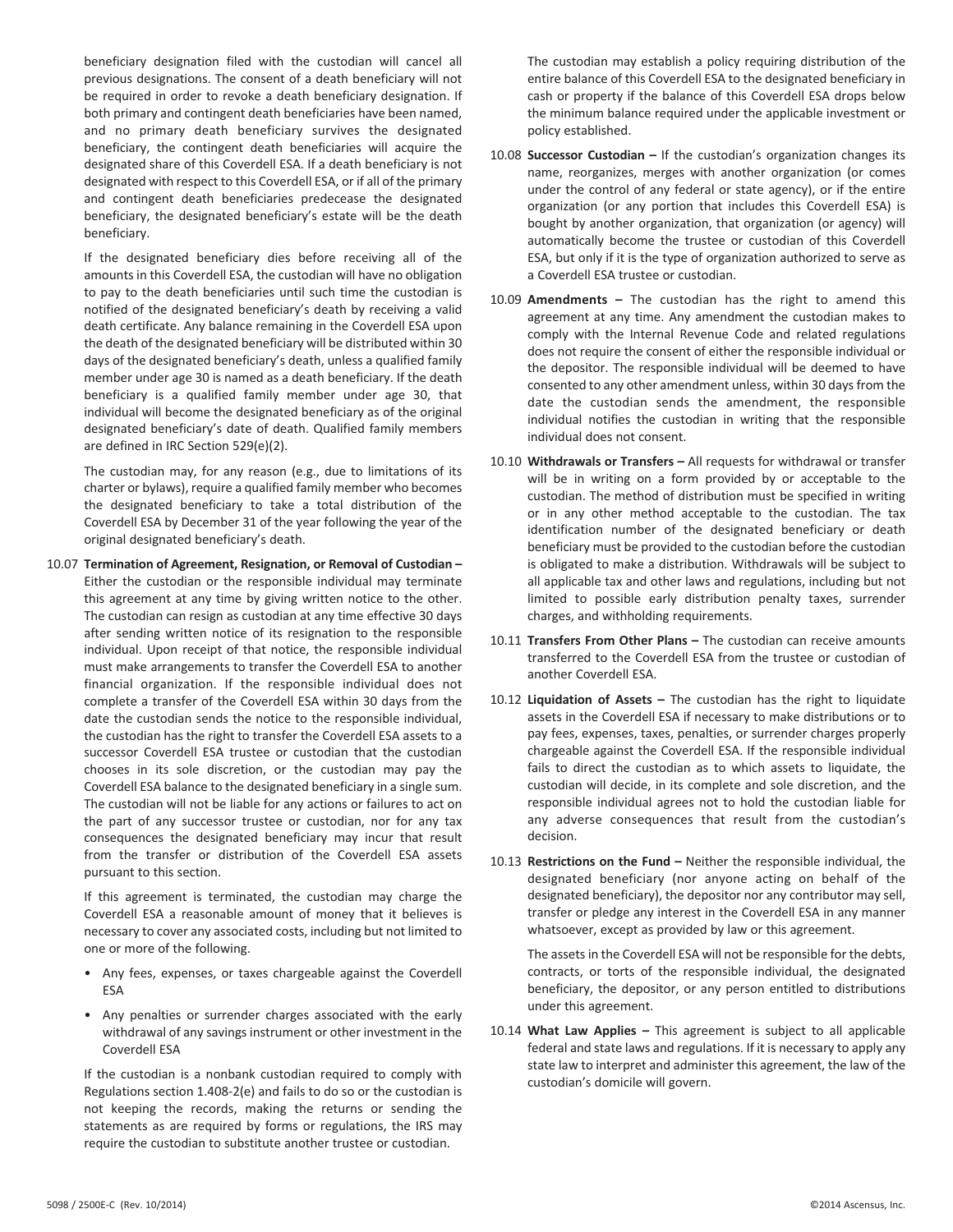If any part of this agreement is held to be illegal or invalid, the remaining parts will not be affected. Neither the responsible individual's nor the custodian's failure to enforce at any time or for any period of time any of the provisions of this agreement will be construed as a waiver of such provisions, or the parties' right thereafter to enforce each and every such provision.

- 10.15 **Broker –** The Broker will be responsible for the execution of securities orders. The Broker may require that you sign an agreement which sets forth, among other things, its responsibilities and your responsibilities regarding securities transactions for your IRA.
- 10.16 **Prohibited Transaction –** If during any taxable year you engage in a so-called "prohibited transaction" with respect to your regular IRA, Spousal IRA, SEP-IRA, or Rollover IRA, the account will lose its taxexempt status. In this event, the fair market value of all account assets, valued as of the first day of such taxable year, will be deemed distributed to you and includible in your gross income. These prohibited transactions would include borrowing money from your account or pledging your account or any portion thereof as security for a loan. If you pledge your account or any portion thereof as security for a loan, such pledge position will be deemed distributed to you and includible in your gross income. If you have not yet attained age fifty-nine and one-half (591⁄2) years of age, an additional excise tax equal to ten percent (10%) of the amount pledged will be imposed on such funds includible in gross income. Similarly, if your spouse engages in a prohibited transaction with respect to his or her account, it will result in the same consequences because he or she is the individual for whose benefit the account was established.

The assets in your IRA shall not be responsible for the debt, contracts or torts of any person entitled to distributions under this Agreement.

10.17 **Mediation/Arbitration –** If a dispute arises out of or relates to this agreement, or the performance or breach thereof, the parties agree first to try in good faith to settle the dispute by mediation under the commercial mediation rules of the American Arbitration Association, before resorting the arbitration. Thereafter, any remaining unresolved controversy or claim arising out of or relating to this agreement, or the performance or breach thereof, shall be settled by arbitration in accordance with the commercial arbitration rules of the American Arbitration Association. Any mediation or arbitration shall be conducted in Canyon, TX. The sole arbitrator shall be a retired or former judge of the Randall or Potter County District Courts. Judgement upon the award rendered by the arbitrator may be entered in any court having jurisdiction thereof.

#### **GENERAL INSTRUCTIONS**

*Section references are to the Internal Revenue Code unless otherwise noted.*

#### **WHAT'S NEW**

**Military Death Gratuity –** Families of soldiers who receive military death benefits may contribute, subject to certain limitations, up to 100 percent of such benefits into an educational savings account. Publication 970, *Tax Benefits for Education,* explains the rules for rolling over the military death gratuity and lists eligible family members.

#### **PURPOSE OF FORM**

Form 5305‐EA is a model custodial account agreement that meets the requirements of section 530(b)(1) and has been pre‐approved by the IRS. A Coverdell education savings account (ESA) is established after the form is fully executed by both the depositor and the custodian. This account

must be created in the United States for the exclusive purpose of paying the qualified elementary, secondary, and higher education expenses of the designated beneficiary.

If the model account is a trust account, see **Form 5305‐E**, Coverdell Education Savings Trust Account.

**Do not** file Form 5305‐EA with the IRS. Instead, the depositor must keep the completed form in its records.

#### **DEFINITIONS**

**Custodian –** The custodian must be a bank or savings and loan association, as defined in section 408(n), or any person who has the approval of the IRS to act as custodian. Any person who may serve as a custodian of a Traditional IRA may serve as the custodian of a Coverdell ESA.

**Depositor –** The depositor is the person who establishes the custodial account.

**Designated Beneficiary –** The designated beneficiary is the individual on whose behalf the custodial account has been established.

**Family Member –** Family members of the designated beneficiary include his or her spouse, child, grandchild, sibling, parent, niece or nephew, sonin‐law, daughter‐in‐law, father‐in‐law, mother‐in‐law, brother‐in‐law, or sister-in-law, and the spouse of any such individual. A first cousin, but not his or her spouse, is also a "family member."

**Responsible Individual –** The responsible individual, generally, is a parent or guardian of the designated beneficiary. However, under certain circumstances, the responsible individual may be the designated beneficiary.

#### **IDENTIFICATION NUMBERS**

The depositor and designated beneficiary's social security numbers will serve as their identification numbers. If the depositor is a nonresident alien and does not have an identification number, write "Foreign" in the block where the number is requested. The designated beneficiary's social security number is the identification number of his or her Coverdell ESA. If the designated beneficiary is a nonresident alien, the designated beneficiary's individual taxpayer identification number is the identification number of his or her Coverdell ESA. An employer identification number (EIN) is required only for a Coverdell ESA for which a return is filed to report unrelated business income. An EIN is required for a common fund created for Coverdell ESAs.

#### **SPECIFIC INSTRUCTIONS**

**Note:** *The age limitation restricting contributions, distributions, rollover contributions, and change of beneficiary are waived for a designated beneficiary with special needs.*

**Article X –** Article X and any that follow may incorporate additional provisions that are agreed to by the depositor and custodian to complete the agreement. They may include, for example, provisions relating to: definitions, investment powers, voting rights, exculpatory provisions, amendment and termination, removal of the custodian, custodian's fees, state law requirements, treatment of excess contributions, and prohibited transactions with the depositor, designated beneficiary, or responsible individual, etc. Attach additional pages as necessary.

**Optional Provisions in Article V and Article VI –** Form 5305‐EA may be reproduced in a manner that provides only those optional provisions offered by the custodian.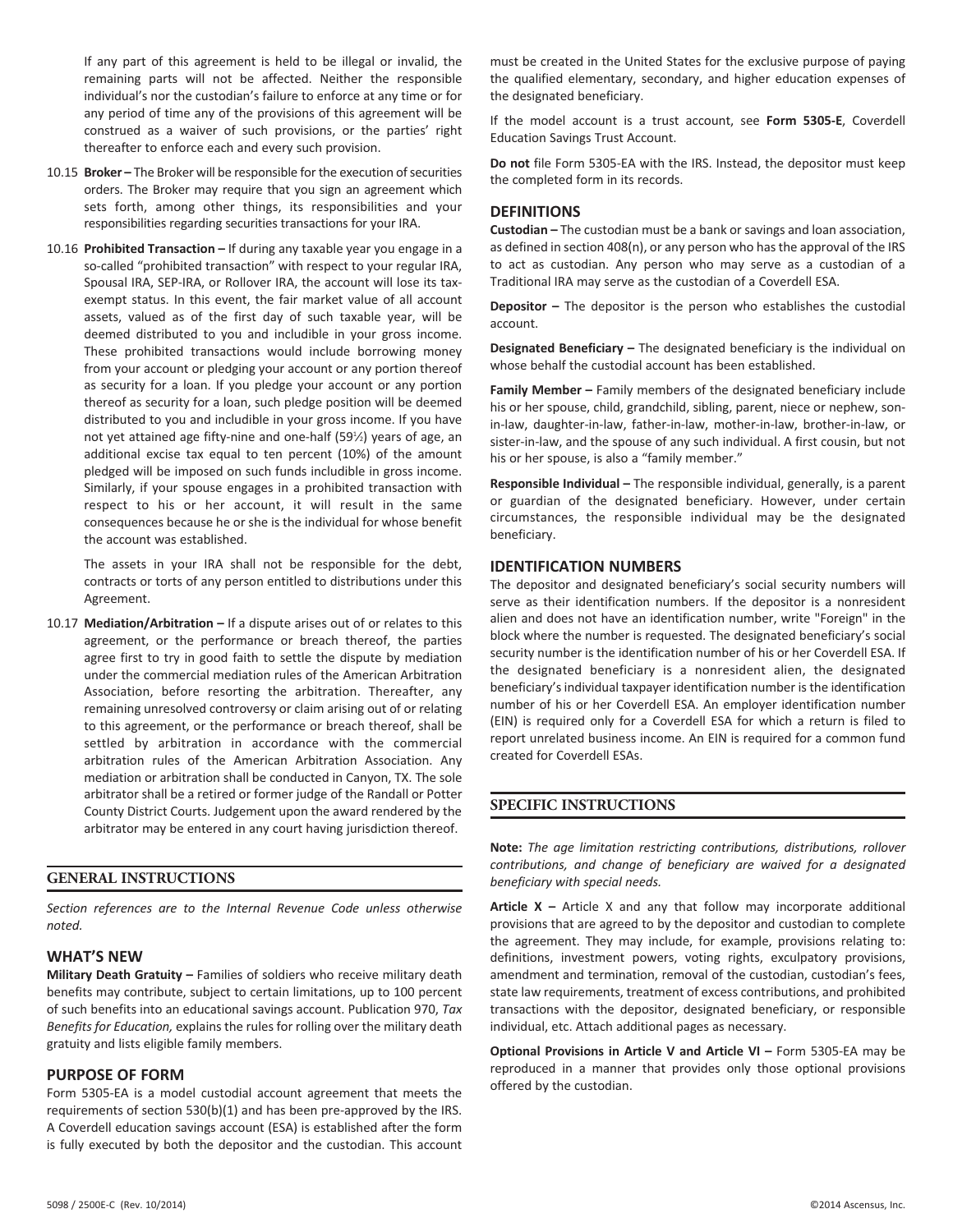# **REQUIREMENTS OF A COVERDELL ESA**

- A. **Cash Contributions –** A Coverdell ESA contribution must be in cash.
- B. **Maximum Contribution –** The total amount that may be contributed to any and all Coverdell ESAs on behalf of a designated beneficiary is \$2,000 per year, excluding rollover and transfer contributions.

Contributions may not be made to a Coverdell ESA after the designated beneficiary's 18th birthday, except in the case of a special needs beneficiary.

The Coverdell ESA contribution that may be made by a depositor is further limited if the depositor's modified adjusted gross income (MAGI) exceeds \$190,000 and he or she is a married individual filing jointly (\$95,000 for single taxpayers). Married individuals filing jointly with MAGI exceeding \$220,000 may not fund a Coverdell ESA. Single individuals with MAGI exceeding \$110,000 may not fund a Coverdell ESA. The MAGI limits apply only to depositors that are individuals.

If the depositor is married filing jointly with MAGI between \$190,000 and \$220,000, the maximum Coverdell ESA contribution is determined as follows: (1) subtract the depositor's MAGI from \$220,000, (2) divide the difference by \$30,000, and (3) multiply the result in step (2) by \$2,000. For example, if the depositor's MAGI is \$205,000, the maximum Coverdell ESA contribution that may be made by such depositor is \$1,000. This amount is determined as follows: [(\$220,000 minus \$205,000) divided by \$30,000] multiplied by \$2,000.

If the depositor is a single tax filer with MAGI between \$95,000 and \$110,000, the maximum Coverdell ESA contribution is determined as follows: (1) subtract the depositor's MAGI from \$110,000, (2) divide the difference by \$15,000, and (3) multiply the result in step (2) by \$2,000. For example, if the depositor's MAGI is \$98,000, the maximum Coverdell ESA contribution that may be made by such depositor is \$1,600. This amount is determined as follows: [(\$110,000 minus \$98,000) divided by \$15,000] multiplied by \$2,000.

The Coverdell ESA contribution that may be made by a depositor is not limited by contributions made by the depositor to Traditional or Roth IRAs. In addition, there is no earned income requirement to be eligible to contribute to a Coverdell ESA. There is no requirement that the depositor be related to the designated beneficiary in order to make contributions. In addition, the designated beneficiary may contribute to his or her own Coverdell ESA.

- C. **Eligible Custodians –** The custodian of the Coverdell ESA must be a bank, savings and loan association, credit union, or person or entity approved by the Secretary of the Treasury.
- D. **Commingling Assets –** The assets of the Coverdell ESA cannot be commingled with other property except in a common trust fund or common investment fund.
- E. **Life Insurance –** No portion of the Coverdell ESA may be invested in life insurance contracts.
- F. **Collectibles –** The assets of the Coverdell ESA may not be invested in collectibles (within the meaning of Internal Revenue Code (IRC) Sec. 408(m)). A collectible is defined as any work of art, rug or antique, metal or gem, stamp or coin, alcoholic beverage, or other tangible personal property specified by the Internal Revenue Service (IRS). However, specially minted United States gold and silver coins, and certain state‐issued coins are permissible investments. Platinum coins and certain gold, silver, platinum or palladium bullion (as described in IRC Sec. 408(m)(3)) are also permitted as Coverdell ESA investments.

G. **Required Distributions –** Except in the case of a special needs beneficiary, the assets of the Coverdell ESA are required to be distributed to the designated beneficiary within 30 days of the designated beneficiary's attainment of age 30. The designated beneficiary will be subject to both income tax and an additional 10 percent penalty tax on the portion of the distribution that represents earnings, if the designated beneficiary does not have any qualified education expenses in that year.

Any balance remaining in the Coverdell ESA upon the death of the designated beneficiary will be distributed within 30 days of the designated beneficiary's death, unless a death beneficiary is named and the death beneficiary is a qualified family member under age 30. If the death beneficiary is a qualified family member under age 30, that individual will become the designated beneficiary as of the date of death. Qualified family members include the designated beneficiary's child, grandchild, or stepchild, brother, sister, stepbrother, or stepsister, nephew or niece, parents, stepparents, or grandparents, uncle or aunt, spouses of all the family members listed above, cousin, and the designated beneficiary's spouse.

If a qualified family member becomes the designated beneficiary, the custodian, if it so chooses for any reason (e.g., due to limitations of its charter or bylaws), may require a total distribution of the Coverdell ESA by December 31 of the year following the year of the original designated beneficiary's death.

- H. **Responsible Individual –** The responsible individual is generally the parent or guardian of the designated beneficiary. However, the financial organization may establish a policy that permits someone other than the designated beneficiary's parent or legal guardian to serve as the responsible individual. Unless otherwise indicated on the application, the responsible individual may not change the designated beneficiary. If the depositor has indicated on the application that the responsible individual may change the designated beneficiary, the responsible individual may change the designated beneficiary to another member of the designated beneficiary's family. The responsible individual will perform the following duties.
	- 1. Receive a copy of the plan agreement and disclosure statement,
	- 2. Direct the custodian regarding the investment of contributions, including the ability to redirect the investment of the initial contribution,
	- 3. Direct the custodian regarding the administration, management and distribution of the account, unless the plan agreement indicates otherwise,
	- 4. Name a successor responsible individual if the need arises,
	- 5. Notify the custodian of any address change for the individuals identified on the plan agreement,
	- 6. Remove excess contributions made to the Coverdell ESA.

# **INCOME TAX CONSEQUENCES OF ESTABLISHING A COVERDELL ESA**

- A. **Contributions Not Deducted –** No deduction is allowed for Coverdell ESA contributions, including transfer and rollover contributions.
- B. **Contribution Deadline –** The deadline for making a Coverdell ESA contribution is the depositor's tax return due date (not including extensions). The depositor may designate a contribution as a contribution for the preceding taxable year in a manner acceptable to the custodian. For example, if the depositor is a calendar‐year filer and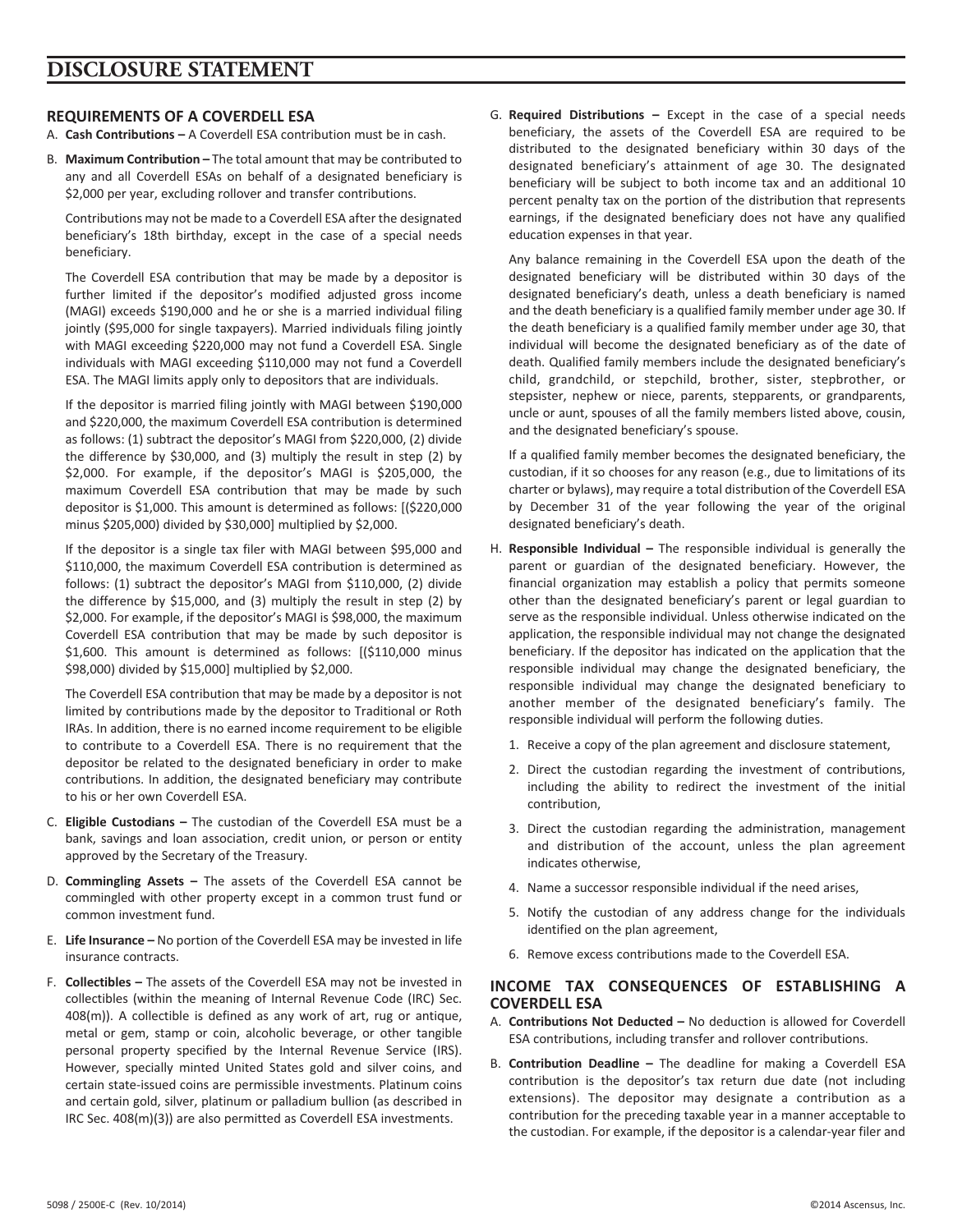makes a Coverdell ESA contribution on or before the tax filing deadline, the contribution is considered to have been made for the previous tax year if the depositor designates it as such.

- C. **Excess Contributions –** An excess contribution is any amount that is contributed to the Coverdell ESA that exceeds the eligible contribution limit. If the excess is not corrected timely, an additional penalty tax of six percent will be imposed on the excess amount. The procedure for correcting the excess is determined by the timeliness of the correction as identified below.
	- 1. **Removal Before the Deadline.** The responsible individual should remove the excess contribution along with the earnings attributable to the excess, before June 1 of the year following the year for which the excess was made. An excess withdrawn by this deadline is not taxable upon distribution, but the designated beneficiary must include the earnings attributable to the excess in his or her taxable income for the year in which the excess contribution was made. The six percent excess contribution penalty tax will be avoided.
	- 2. **Failure to Remove Before the Deadline.** Excess Coverdell ESA contributions that are not removed before June 1 of the year following the year for which the excess was made, are treated as contributions for the next calendar year. If, however, additional contributions are made for that year and the total amount results in an excess, the excess amount will be subject to a six percent penalty tax if not removed timely.

If additional contributions have been made for the next year, the amount of the excess equals the excess contribution for the current year, plus the excess contributions remaining from the preceding year, reduced by any distributions made during the current year.

The designated beneficiary must file IRS form 5329 to report and remit any additional penalty taxes to the IRS.

- D. **Tax‐Deferred Earnings –** The investment earnings of the Coverdell ESA are not subject to federal income tax as they accumulate in the Coverdell ESA. In addition, distributions of the Coverdell ESA earnings will be free from federal income tax if the distributions are taken to pay for qualified education expenses, as discussed below.
- E. **Taxation of Distributions –** The taxation of distributions from the Coverdell ESA depends on whether or not the distributions are used for qualified education expenses.
	- 1. **Qualified Education Expenses.** The designated beneficiary may take tax‐free distributions from a Coverdell ESA to pay for elementary, secondary or post‐secondary education expenses at an eligible educational institution. Such expenses include tuition, fees, books, supplies, special needs services, room and board, uniforms, transportation, academic tutoring and supplementary items or services (including extended day programs). Also qualifying are expenses for the purchase of computer technology or equipment, Internet access and related services, if such technology, equipment or services are to be used by the designated beneficiary or designated beneficiary's family during any of the years the designated beneficiary is in school. Qualified expenses may also include amounts contributed to a qualified tuition program.
	- 2. **Nonqualifying Distributions.** If a designated beneficiary withdraws amounts from a Coverdell ESA that exceed the qualified education expenses for the same year, or the distributions are not used for qualified education expenses, a portion of the distributions will be taxable. The amount in excess of the qualified education expenses is taxable pro rata, based on the earnings and the basis in the account.

In most cases of a nonqualified distribution, the taxable portion of a Coverdell ESA distribution is also subject to an additional 10 percent penalty tax. There are several exceptions to the 10 percent penalty tax including distributions made payable

- a. to a designated death beneficiary of the Coverdell ESA or to the estate of the designated beneficiary following the death of the designated beneficiary;
- b. to the designated beneficiary if the designated beneficiary is disabled;
- c. to the designated beneficiary if the designated beneficiary received a qualified scholarship, an educational assistance allowance or an excludable payment exception, but only to the extent the distribution is not more than the amount of the scholarship, allowance or excludable payment, and
- d. to the designated beneficiary as a removal of excess along with the net income attributable.
- 3. **American Opportunity or Lifetime Learning Credits.** A designated beneficiary may claim the American Opportunity Credit (formerly the Hope Credit) or Lifetime Learning Credit on his or her federal income tax return in the same taxable year that a tax‐free distribution from a Coverdell ESA is claimed, as long as the distribution(s) does not cover the same expenses claimed for the American Opportunity or Lifetime Learning Credit.
- F. **Income Tax Withholding –** Any withdrawal from the Coverdell ESA is not subject to federal income tax withholding.
- G. **Rollovers –** Coverdell ESA amounts may be rolled over to another Coverdell ESA of the same designated beneficiary or that of a qualified family member, provided that all of the applicable rollover rules are followed. Rollover is a term used to describe a tax-free movement of cash to a Coverdell ESA from another Coverdell ESA. The rollover rules are generally summarized below. These transactions are often complex. For questions regarding a rollover, please see a competent tax advisor.
	- 1. **Coverdell ESA‐to‐Coverdell ESA Rollovers.** Assets distributed from a Coverdell ESA may be rolled over to another Coverdell ESA of the same designated beneficiary or that of a qualifying family member if the requirements of IRC Sec. 530(d)(5) are met. A proper Coverdell ESA‐to‐Coverdell ESA rollover is completed if all or part of the distribution is rolled over not later than 60 days after the distribution is received.

**Effective for distributions occurring on or after January 1, 2015,** the responsible individual is permitted to roll over only one distribution from a Coverdell ESA in a 12‐month period, regardless of the number of Coverdell ESAs owned by the designated beneficiary. A distribution may be rolled over to the same Coverdell ESA or to another Coverdell ESA that is eligible to receive the rollover. For more information on rollover limitations, you may wish to obtain IRS Publication 970, *Tax Benefits for Higher Education,* from the IRS or refer to the IRS website at www.irs.gov.

2. **Qualified Family Member.** A Coverdell ESA may be rolled to another Coverdell ESA of the same designated beneficiary or to a Coverdell ESA maintained for the benefit of a qualified family member of the designated beneficiary, who is under the age of 30. The age 30 limitation does not apply to qualified family members who are special needs beneficiaries. Qualified family members of the designated beneficiary include the designated beneficiary's child, grandchild, or stepchild, brother, sister, stepbrother, or stepsister, nephew or niece, parents, stepparents, or grandparents, uncle or aunt, spouses of all the family members listed above, cousin, and designated beneficiary's spouse.